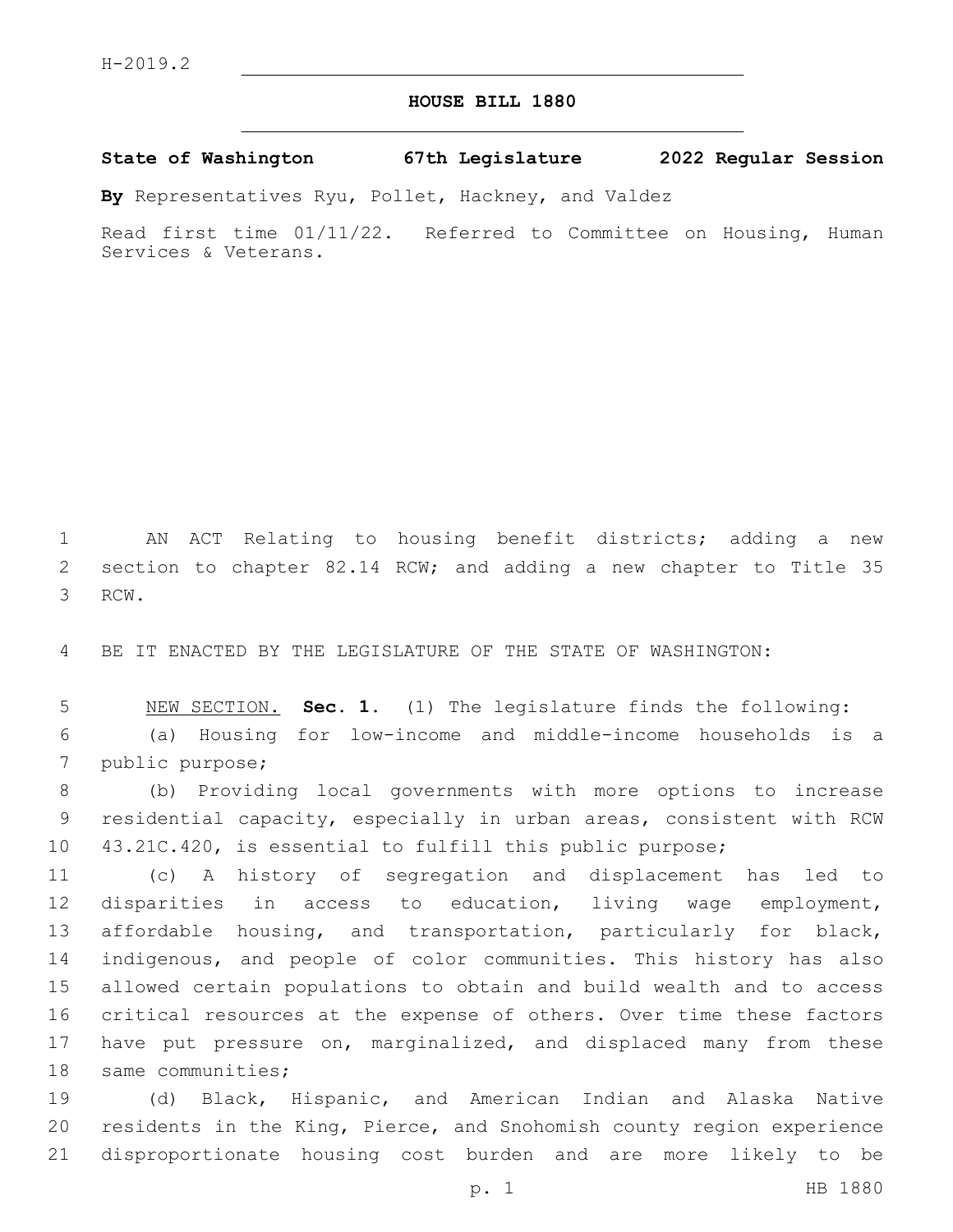renters than homeowners. According to 2018 data from the federal housing and urban development department, the rates of homeownership for black residents were half the rate for white residents of the region. Black renters are also 30 percent more likely to be cost- burdened than white renters, and black homeowners are 38 percent more likely to be cost-burdened than white homeowners. Similar disparities exist for Hispanic populations whose rates of homeownership are 58 percent of the rate of white homeownership, are 17 percent more likely to be rental cost-burdened than white renters, and 25 percent more likely to be owner cost-burdened than white homeowners. American Indian and Alaska Native populations have rates of homeownership that are 71 percent that of white residents, are 12 percent more likely to be rental cost-burdened than white renters, and eight percent more likely to be owner cost-burdened than white homeowners;

 (e) According to the fair housing equity assessment for the central Puget Sound region published by the Puget Sound regional 17 council in 2014:

 (i) Black residents continue to be the most segregated racial group in the region, which data suggests cannot be explained by 20 income differences among racial groups; and

 (ii) White and Asian residents are more likely to live in census tracts with high or very high access to opportunity relative to the total population when compared to foreign-born, American Indian, Hispanic, and black residents who are more likely to live in census tracts with low or very low access to opportunity relative to the total population. Living in poverty is associated with a higher likelihood of living in an area of low or very low access to opportunity, but this cannot explain why black and Hispanic persons living in poverty are more likely to live in areas of low or very low access to opportunity than their white or Asian peers;

 (f) Publicly funded salaried professionals and paraprofessionals such as teachers, firefighters, law enforcement officers, nurses, social workers, and transit operators cannot afford to live in the districts in which they serve due to increasing housing costs;

 (g) Employees of nonprofit organizations who help deliver essential public services on contract, as well as those who help provide essential services to the poor and infirm as part of their organizational mission, are similarly housing cost-constrained;

 (h) The failure to make adequate provision for low-income and middle-income housing pushes many households to seek housing further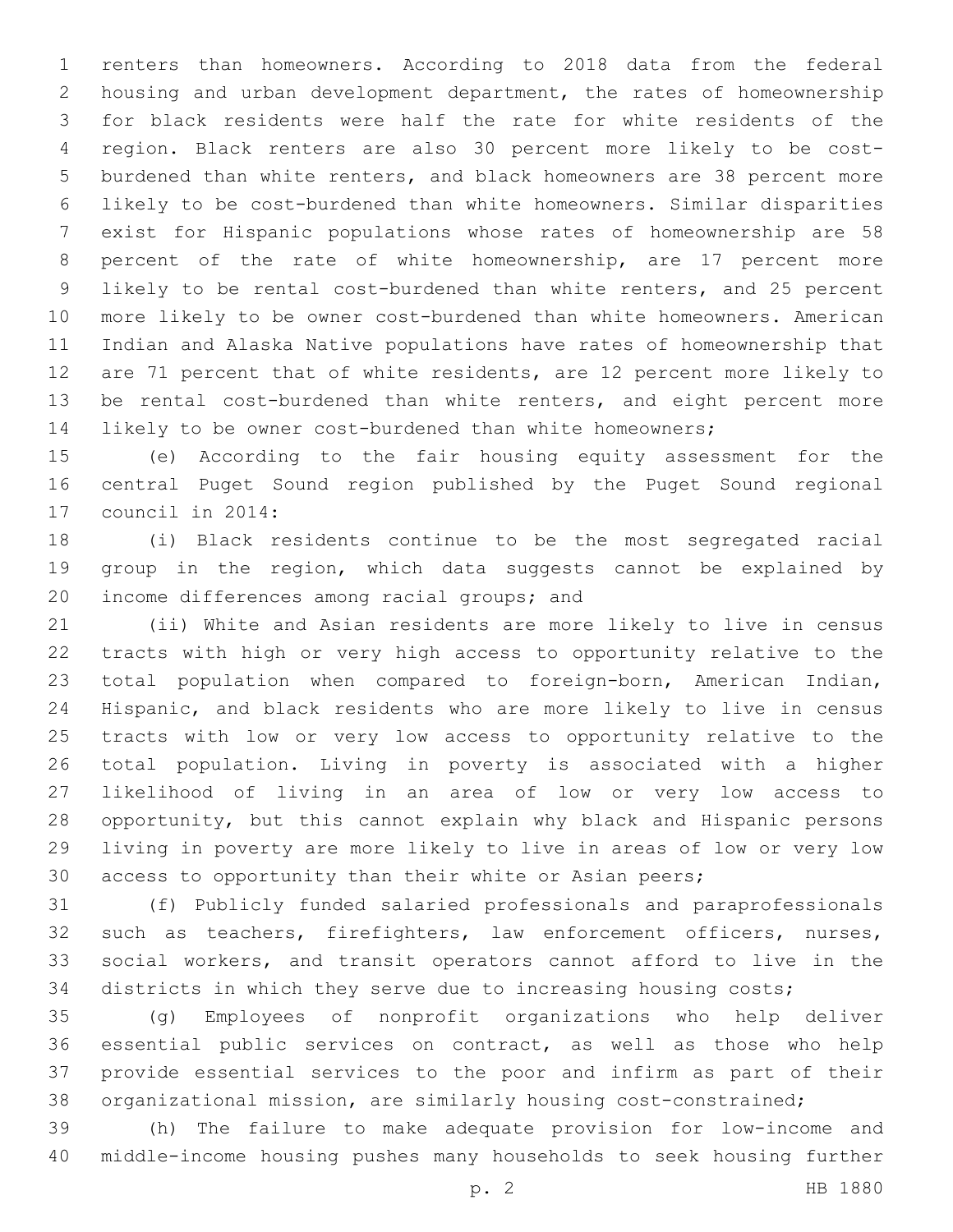away from work, which leads to increased greenhouse gas emissions from transportation, as well as congestion on state managed transportation infrastructure, so providing for more low-income and middle-income housing would enable the state to better meet established goals for greenhouse gas emissions reduction and commute trip reduction;6

 (i) Better public policy outcomes, including improvements and benefits to transportation infrastructure and business, will occur if public servants and nonprofit employees can afford to live in the 10 districts they serve;

 (j) Communities across the state are facing an affordable housing crisis and there is a particularly acute need for affordable housing in the Puget Sound region. With historic investments in transit in the Puget Sound region, communities have the unprecedented and urgent opportunity to plan for, invest in, and build additional affordable housing, ensuring the region gets the most out of these investments in transit while meeting critical economic, environmental, and equity 18 goals; and

 (k) Housing can drive economic growth within neighborhoods if developed with a focus on services, jobs, infrastructure improvements, open spaces, and other elements that make housing vital and economically additive to nearby residents and the region as a 23 whole.

 (2) The legislature intends with this act to establish a housing benefit district pilot program which, using a land acquisition and deployment strategy, would produce more affordable low-income and middle-income housing, ensuring any loss of affordable housing in a station area is exceeded by new units, to enable all members of the workforce to live in the district in which they serve, including members of racial and ethnic groups disproportionately experiencing adverse housing outcomes, to make sure that the transportation and housing investments in our state help to foster racial equity and 33 rectify discriminatory practices.

 NEW SECTION. **Sec. 2.** The definitions in this section apply throughout this chapter unless the context clearly requires otherwise.

 (1) "Affordable housing" means residential housing for which the monthly costs, including utilities other than telephone, do not 39 exceed 30 percent of the monthly income.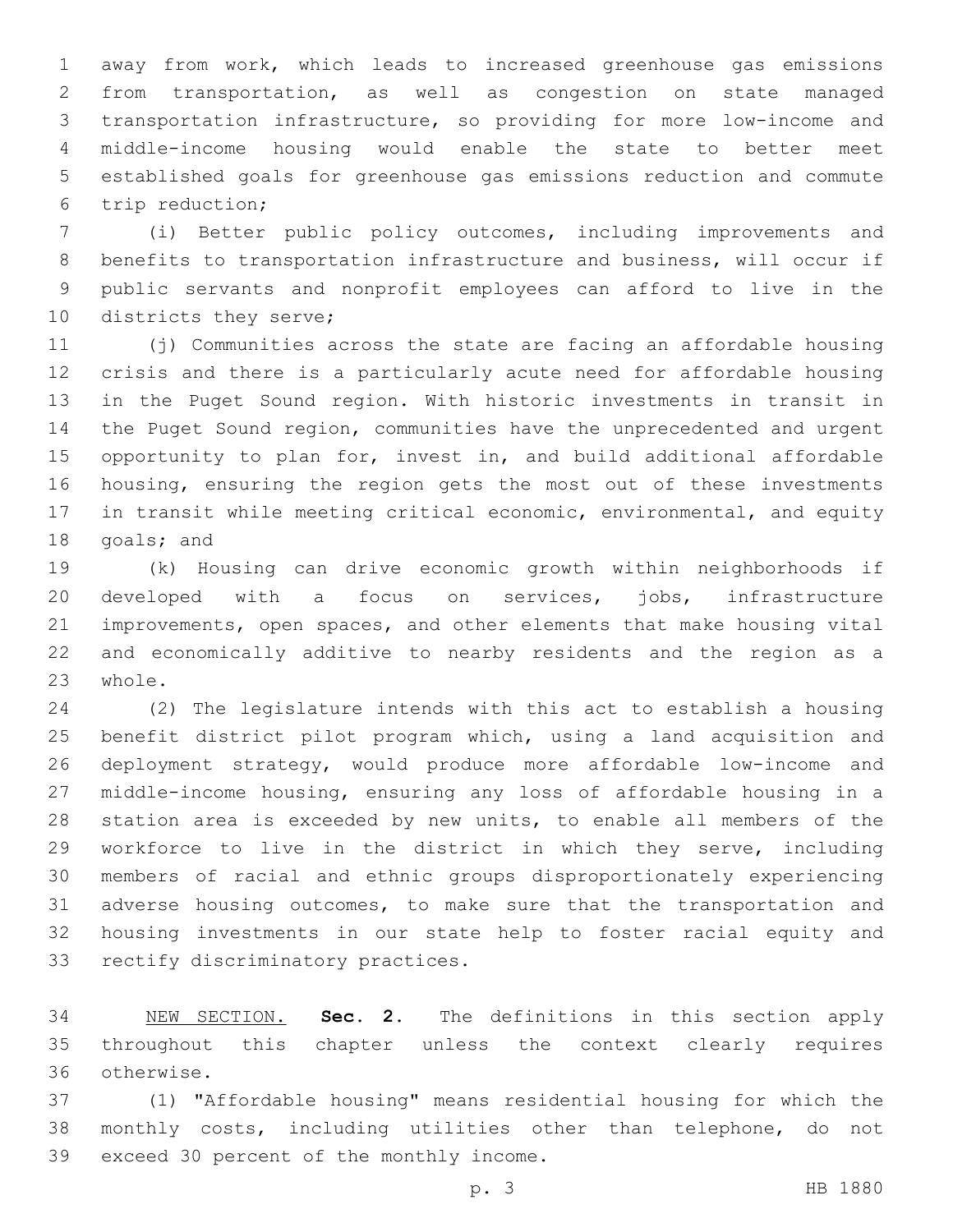(2) "City" means a city or town as defined in Title 35 RCW.

 (3) "Community land trust" means a community housing development organization:3

(a) That is not sponsored by a for-profit organization;

5 (b) That is established to:

 (i) Acquire parcels of land, held in perpetuity, primarily for 7 conveyance under long-term ground leases;

 (ii) Transfer ownership of any structural improvements located on 9 such leased parcels to the lessee; and

 (iii) Retain a preemptive option to purchase any such structural improvement at a price determined by formula that is designed to ensure that the improvement remains affordable to low-income and 13 moderate-income families in perpetuity;

 (c) Whose corporate membership is open to any adult resident of a particular geographic area specified in the bylaws of the 16 organization; and

17 (d) Whose board of directors:

 (i) Includes a majority of members who are elected by the 19 corporate membership; and

 (ii) Is composed of equal numbers of: (A) Lessees pursuant to (b) 21 of this subsection; (B) corporate members who are not lessees; and (C) any other category of persons described in the bylaws of the 23 organization.

 (4) "District" means a housing benefit district established under this chapter by the city legislative authority of a city authorized to participate in the housing benefit district pilot program. A district established by a participating city must have jurisdictional boundaries that are coextensive with the city's boundaries.

 (5) "Extremely low-income household" means a single person, family, or unrelated persons living together whose income is at or below 30 percent of the median income, as determined by the United States department of housing and urban development, with adjustments for household size, for the county where the taxing district is 34 located.

 (6) "Low-income household" means a single person, family, or unrelated persons living together whose income is above 50 percent and at or below 80 percent of the median income, as determined by the United States department of housing and urban development, with adjustments for household size, for the county where the taxing 40 district is located.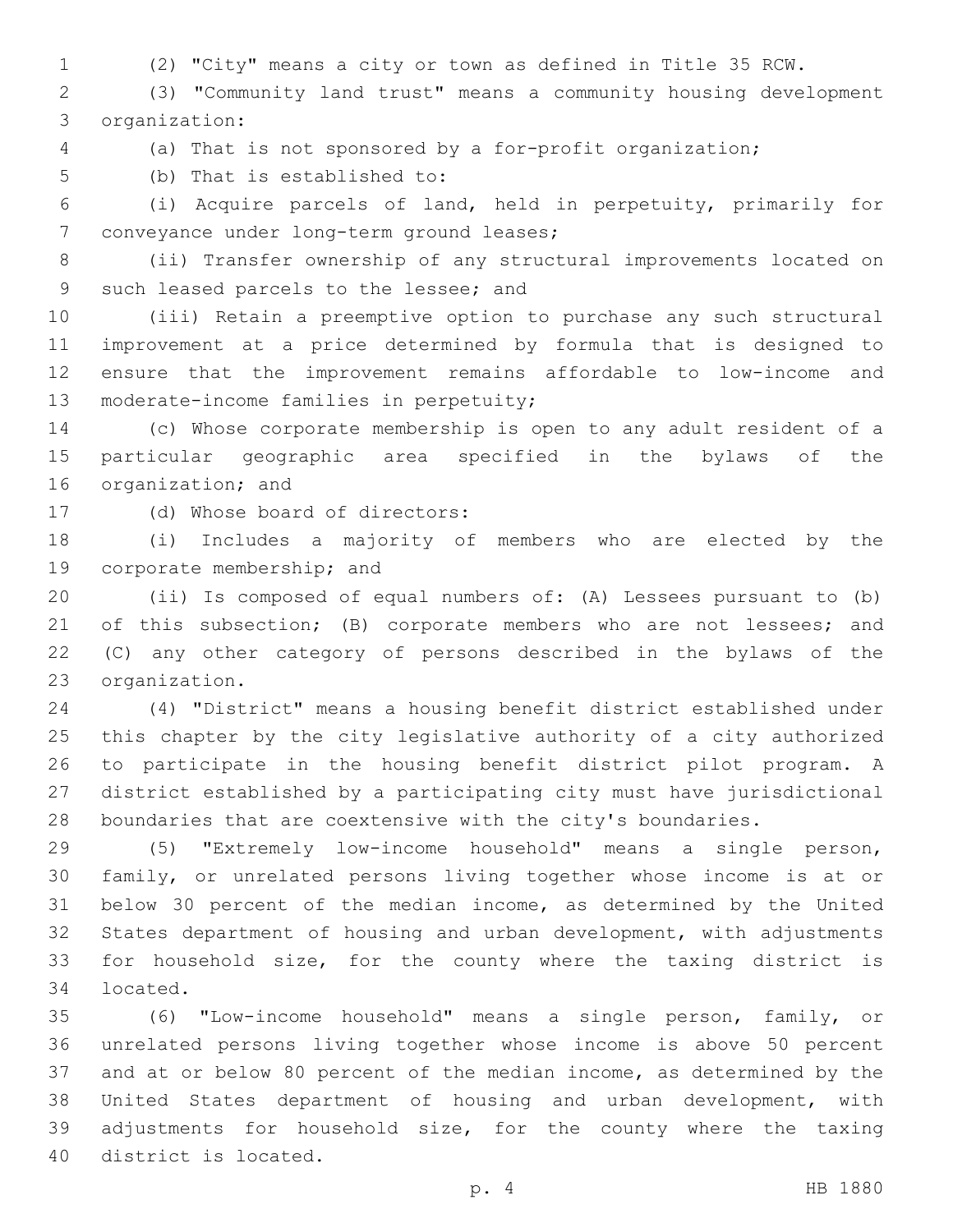(7) "Middle-income household" means a single person, family, or unrelated persons living together whose income is above 80 percent and at or below 120 percent of the median income, as determined by the United States department of housing and urban development, with adjustments for household size, for the county where the taxing district is located.6

 (8) "Participating city" means a city that is authorized to create a housing benefit district under the pilot program established 9 in section 3 of this act.

 (9) "Permanently affordable homeownership" means homeownership 11 that:

 (a) Is sponsored by a nonprofit organization or government 13 entity;

 (b) Is subject to a ground lease or deed restriction that 15 includes a:

 (i) Resale restriction designed to provide affordability for 17 future low-income and moderate-income homebuyers;

 (ii) Right of first refusal for the sponsor organization to 19 purchase the home at resale; and

 (iii) Requirement that the sponsor must approve any refinancing, 21 including home equity lines of credit;

(c) Allows the sponsor organization to:22

 (i) Execute a new ground lease or deed restriction with a duration of at least 99 years at the initial sale and with each 25 successive sale; and

 (ii) Support homeowners and enforces the ground lease or deed 27 restriction.

 (10) "Station area" means an area within one-half mile, including contiguous full and partial blocks as defined by the street grid, of a major transit stop that is zoned to have an average minimum density 31 of 15 dwelling units or more per gross acre.

 (11) "Station area plan" means a subarea plan adopted under RCW 43.21C.420.33

 (12) "Very low-income household" means a single person, family, or unrelated persons living together whose income is above 30 percent and at or below 50 percent of the median income, as determined by the United States department of housing and urban development, with adjustments for household size, for the county where the taxing 39 district is located.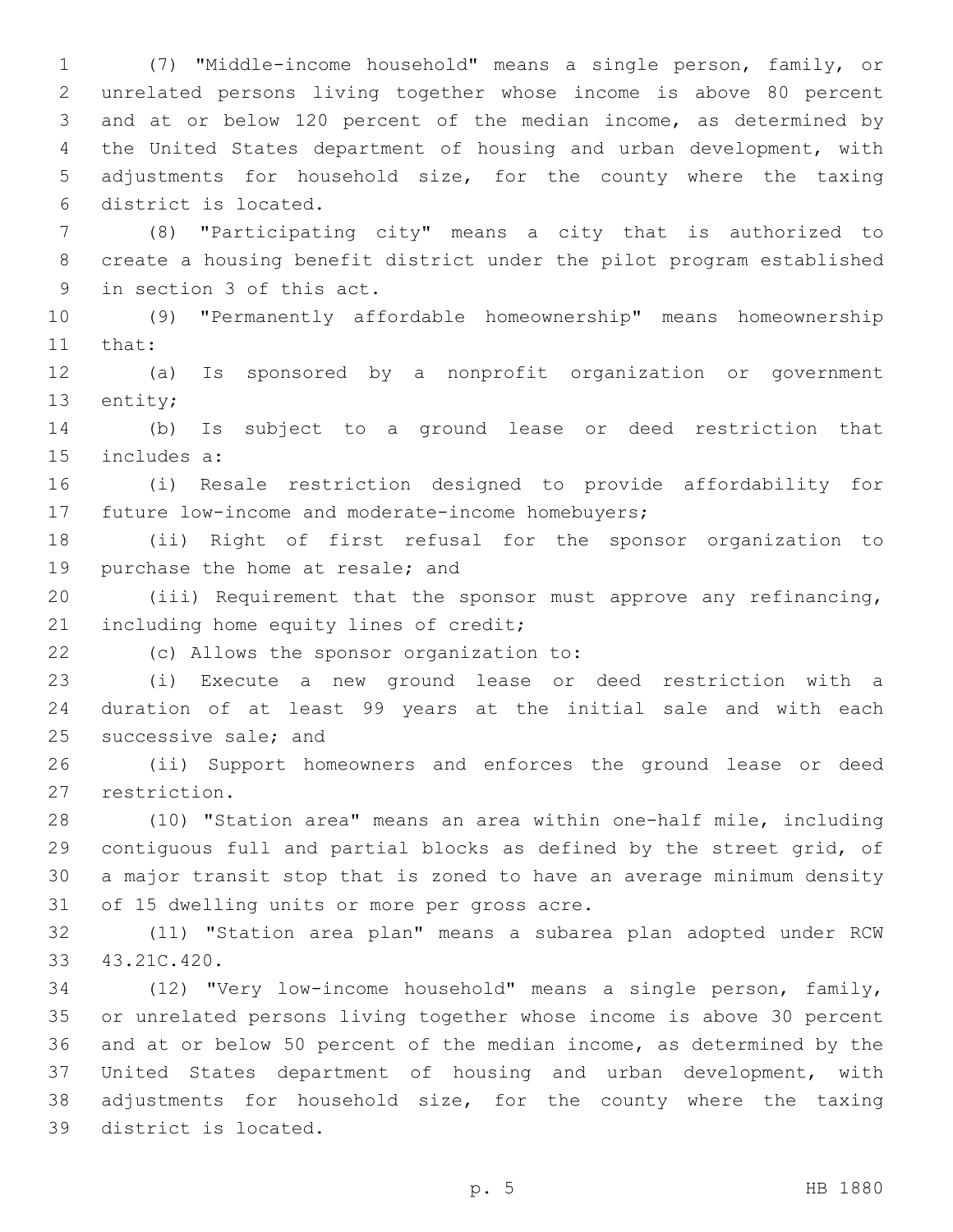NEW SECTION. **Sec. 3.** (1) Cities with a population between 110,000 and 115,000 in a county located west of the crest of the Cascade mountains with a population between 825,000 and 840,000; cities with a population between 55,000 and 60,000 or 105,000 and 110,000 in a county located west of the crest of the Cascade mountains with a population between 2,250,000 and 2,300,000; and cities with a population between 217,000 and 220,000 in a county located west of the crest of the Cascade mountains with a population between 920,000 and 930,000 are authorized to establish a housing benefit district within their city boundaries for the purpose of acquiring, land banking, predevelopment contracting, selling, improving, funding, and leasing land for the creation of affordable low-income and middle-income housing and community development projects within their city boundaries consistent with any existing 15 state, regional, or county housing plans and chapter 43.185B RCW.

 (2) The members of the legislative authority of a city participating in the pilot program, acting ex officio and independently, constitute the governing body of the district.

 (3) The treasurer of a city participating in the pilot program shall act as the ex officio treasurer of the district.

 (4) Once a participating city has established a district within its boundaries, the participating city shall plan for and implement 23 the following mix of affordable housing:

 (a) A minimum of five percent affordable to extremely low-income 25 households;

 (b) A minimum of 10 percent affordable to very low-income 27 households;

(c) A minimum of 19 percent affordable to low-income households;

 (d) A minimum of 33 percent affordable to middle-income 30 households; and

31 (e) The remainder at market rate.

 (5) A city establishing a district within a county with a population of at least 750,000 must adopt a station area plan that is consistent with accommodating 65 percent of future population growth. Station area plans must be approved by the advisory board created in section 7 of this act. Districts must submit any subsequent amendments to station area plans to the advisory board for approval.

 (6) A city participating in the pilot program is a municipal corporation, an independent taxing "authority" within the meaning of Article VII, section 1 of the Washington state Constitution, and a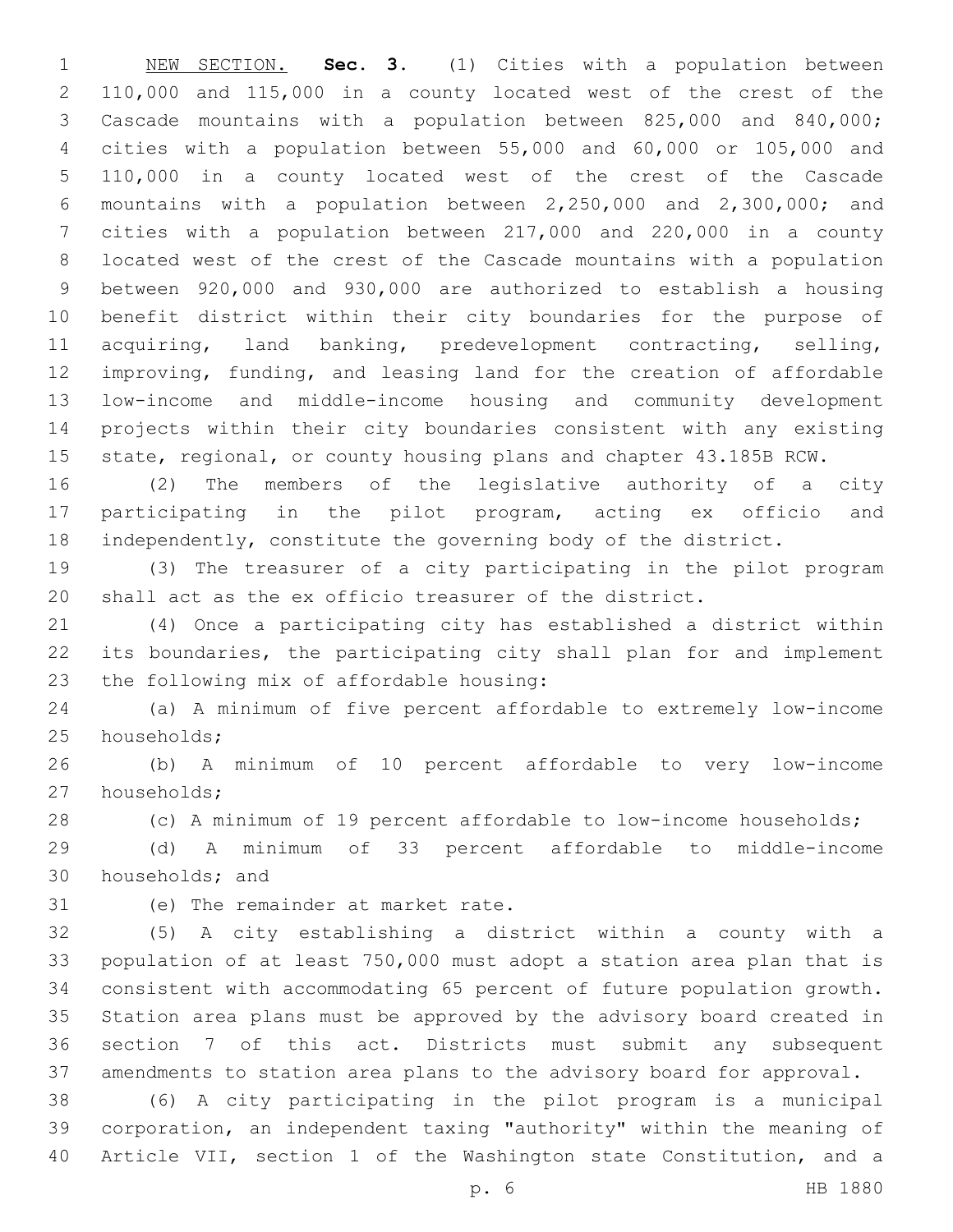"taxing district" within the meaning of Article VII, section 2 of the 2 Washington state Constitution.

 NEW SECTION. **Sec. 4.** A housing benefit district shall by covenant, deed restriction, and contract ensure that the properties which it transfers or arranges to develop for housing purposes meet or exceed the minimum affordable housing mixture requirements of 7 section 3(4) of this act; and, that the overall mixture of housing developed shall result in a net gain in extremely low-income, very low-income, and low-income housing from the levels existing at the time of formation of the district. Once a housing benefit district is established and housing has been developed and opened for residency, participating cities must conduct regular audits of those housing units built to date on properties of which the district has either transferred ownership for housing purposes or retained ownership and developed for housing to ensure that the district and current owners or operators of such housing units are achieving the affordable housing mix as required by section 3(4) of this act. Audits shall be performed every three years, and at least one-third of all units must be audited during each three-year cycle, with the entire number of units audited after three audit cycles. The audit should determine whether there is a net gain of affordable housing within each quartile below median income within the station area. Audits shall be conducted at the expense of the housing benefit district. If any owner or manager of housing units is determined by the audits required by this section to not be offering units deemed affordable to the residents pursuant to the mixture of affordability established 27 by the district, the auditing city shall provide notice to the district and establish a plan to bring the owner or manager into compliance for minor or inadvertent variation from the plan. For significant variances from the affordable housing plan and commitments, the city shall notify the department of revenue and the state, county, and city shall require repayment of any tax preference provided on the basis of the owner providing affordable housing for all years during which the owner was not substantially in compliance; and may issue penalties up to the difference between the market rate at which units were offered and the affordable housing rental rate which would have been charged if the owner or manager was compliant with the plan. Penalties collected by the city shall be used solely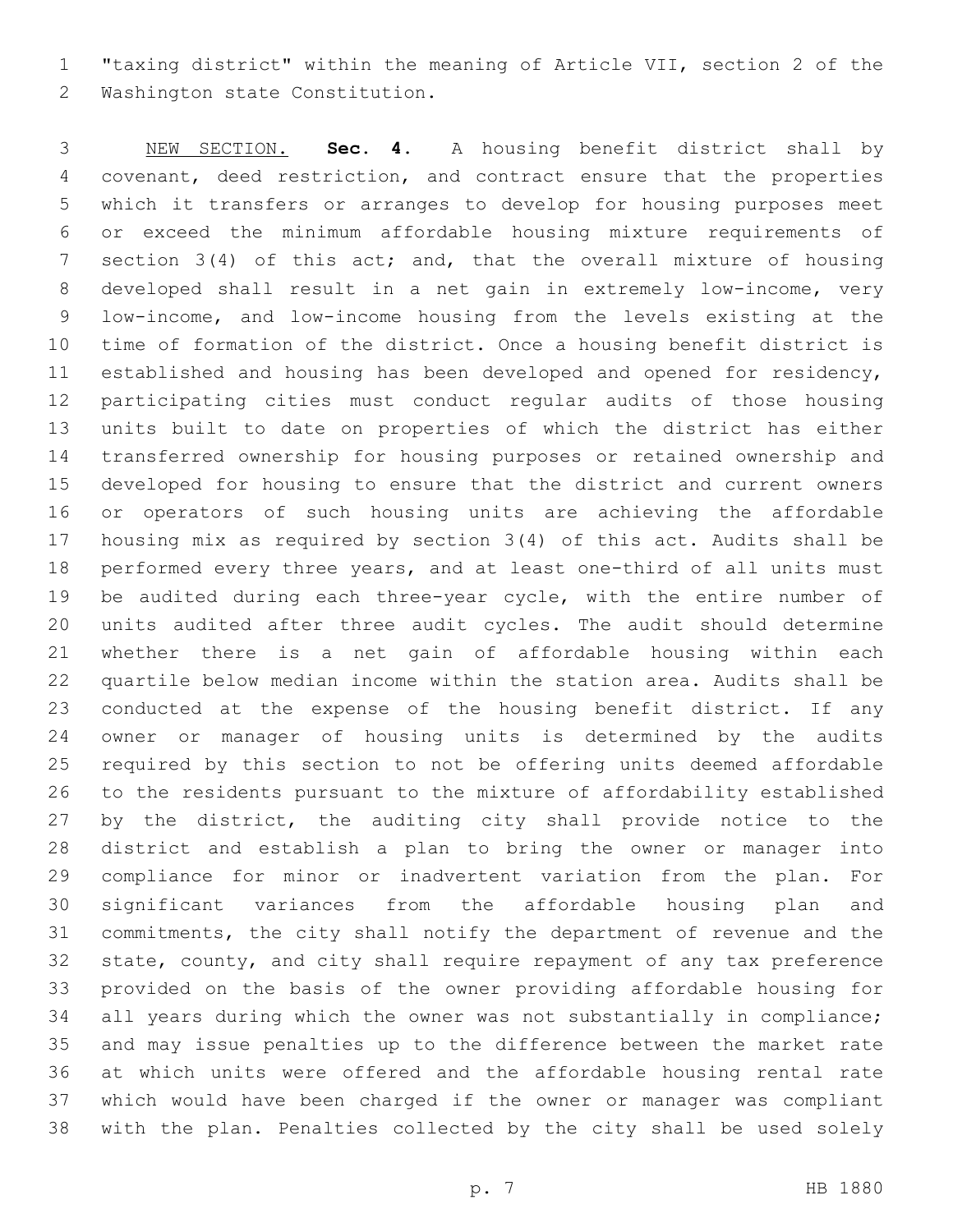for purposes associated with providing affordable housing and related 2 services as defined in section 6 of this act.

 NEW SECTION. **Sec. 5.** A new section is added to chapter 82.14 4 RCW to read as follows:

 (1) A city participating in the housing benefit district pilot program authorized in section 3 of this act may impose a sales and use tax in accordance with the terms of this chapter. The tax is in addition to other taxes authorized by law and must be collected from those persons who are taxable by the state under chapters 82.08 and 82.12 RCW upon the occurrence of any taxable event within the public facilities district. The rate of tax for a participating city may not exceed 0.025 percent of the selling price in the case of a sales tax or value of the article used in the case of a use tax.

 (2) The tax imposed under subsection (1) of this section must be deducted from the amount of tax otherwise required to be collected or paid over to the department under chapter 82.08 or 82.12 RCW. The department must perform the collection of such taxes on behalf of the participating city at no cost to the participating city.

 (3) The tax imposed in this section expires when bonds issued to finance or refinance the purposes defined in section 6 of this act are retired, but not more than 40 years after the tax is first 22 collected.

 (4) Moneys collected under this section may only be used for the 24 purposes set forth in section 6 of this act.

 (5) To receive the rebate authorized in this section, participating cities must establish a housing benefit district within three years of the effective date of this section.

 (6) For purposes of this section, "participating city" means a city that is authorized to create a housing benefit district under the pilot program established in section 3 of this act.

 NEW SECTION. **Sec. 6.** (1)(a) Any moneys received from the taxes imposed under section 5 of this act or penalties issued under section 4 of this act must be spent to implement or reimburse jurisdictions for implementing the purposes of this chapter, including the following:

 (i) Station area planning strategies, including creating new or updating existing plans, identifying a community vision, assessing the current regulatory environment and identify possible barriers to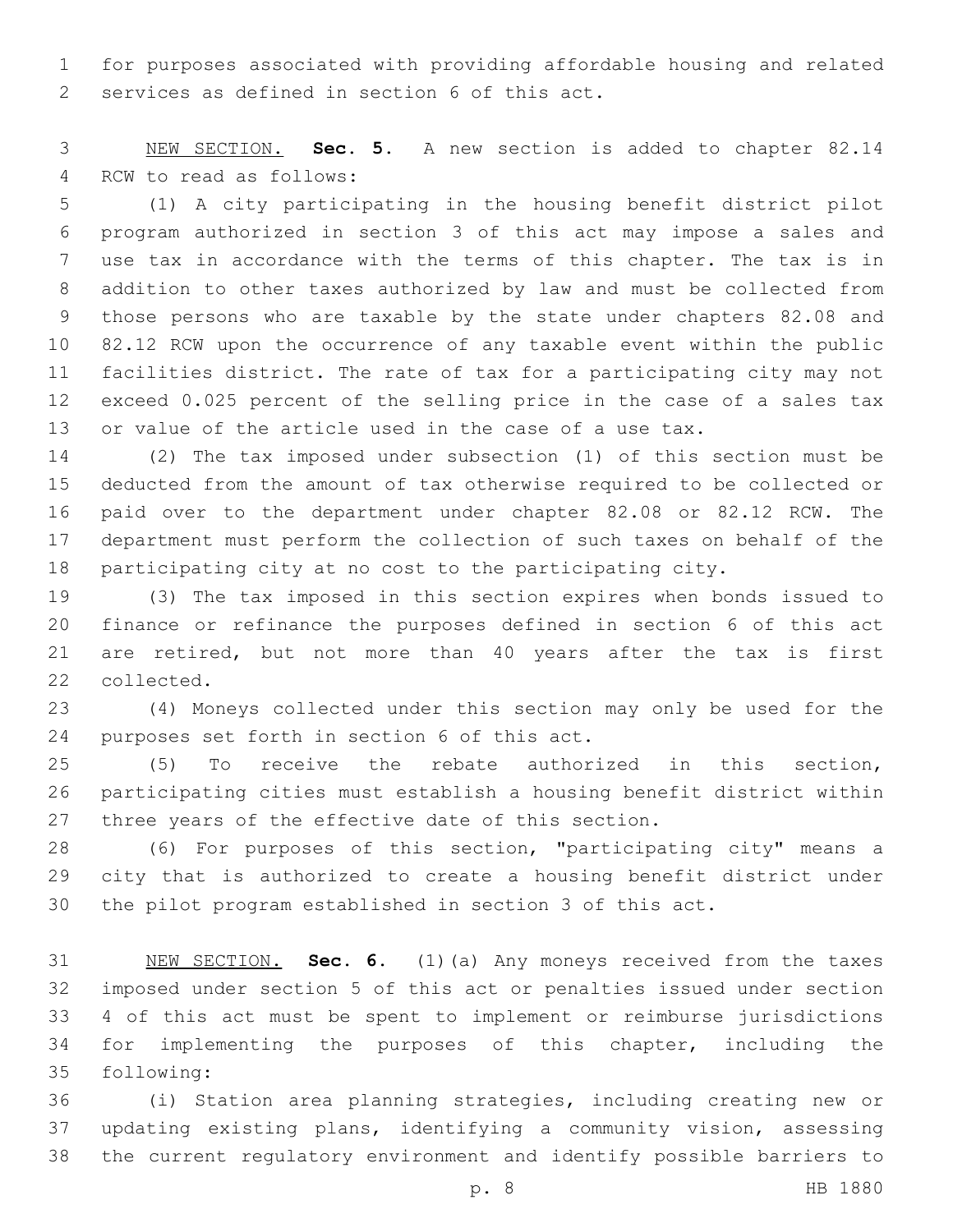affordable housing development, assessing displacement risk for current low-income residents and underrepresented racial and ethnic minorities, creating a displacement mitigation plan, promoting equitable homeownership opportunities for underrepresented racial and ethnic minorities, and assessing alternate pathways to ownership models such as community land trusts and limited or shared equity 7 cooperatives;

 (ii) Infrastructure development, such as area-wide environmental 9 plans, sewers, and sidewalks; and

 (iii) Land acquisition, based on station area plans and working with local jurisdictions and both nonprofit and for-profit developers to acquire, assemble, lease, land bank parcels, or sell, in cases where the station area plan clearly demonstrates that it is not financially feasible to lease all development parcels, with the net proceeds directed to subsidies for affordable housing and to promote community land trusts and infrastructure costs. Where leasing a development parcel is financially feasible, the housing benefit district may also choose to retain the underlying ownership of the parcel. The housing benefit district shall include in station area plans specific enforceable commitments to include in deed restrictions, covenants, contracts, and leases which ensure that the plan does not reduce the housing units available in the station area for extremely low, very low, and low-income residents; and which establish a plan to meet the affordable housing population requirements in section 3(4) of this act, including minimum expectations for owners and managers of all properties which it has purchased. The housing benefit district shall provide ongoing funding for the jurisdiction or jurisdictions within which the properties purchased by the district lie which is adequate for the jurisdiction to perform the auditing function required pursuant to section 4 of 31 this act.

 (b) For purposes of (a)(iii) of this subsection, land may not be leased or sold at a discounted rate unless affordable housing 34 comprises 100 percent of the units.

 (2) Up to one percent of revenue generated by the taxes imposed 36 under this act may be used to:

 (a) Cover the actual costs incurred by the advisory board created in section 7 of this act in the performance of its oversight and 39 technical assistance duties; and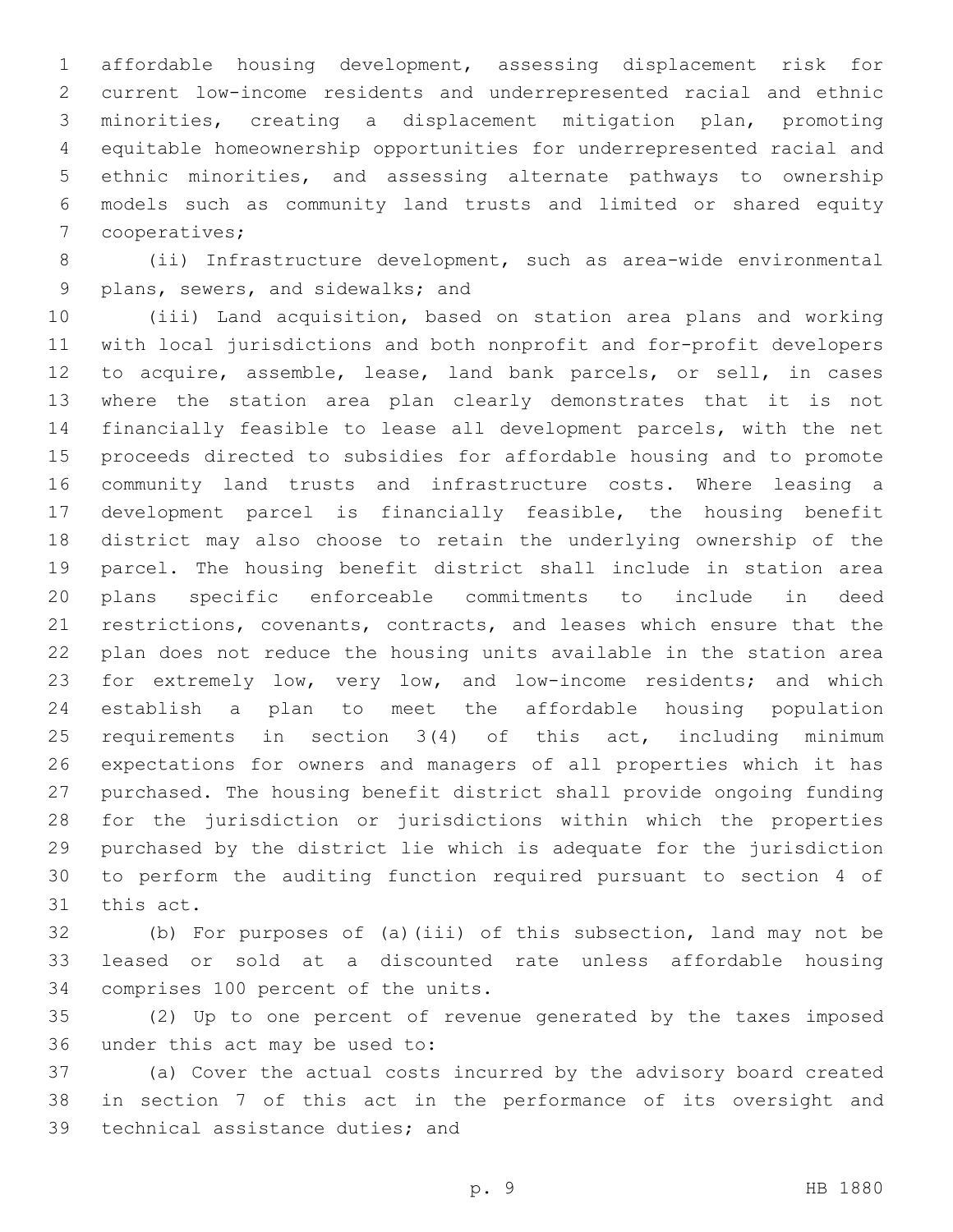(b) Compensate housing finance commission staff providing support 2 to the advisory board.

 NEW SECTION. **Sec. 7.** (1) There is hereby established a housing benefit district advisory board, to be appointed by the governor, to provide oversight and technical assistance to districts.

 (2)(a) The governor shall appoint nine members of the advisory board, one of whom shall be appointed by the governor as chair. The advisory board shall consist of the following voting members:

 (i) One member with public or private real estate finance 10 experience;

(ii) One member with affordable housing development experience;

(iii) One member with market rate housing development experience;

 (iv) One member with experience in neighborhood and community 14 planning;

(v) One member with design and architecture experience;

(vi) One member with experience in transit-oriented development;

(vii) One member with economic development experience;

 (viii) One member representing advocates for affordable housing 19 for marginalized communities; and

(ix) One member representing nonprofit housing developers.

 (b) In appointing persons to serve on the advisory board, the governor shall strive to reflect the racial and ethnic makeup of state residents overall to ensure the inclusion of members of racial and ethnic groups disproportionately experiencing severe and moderate 25 housing cost-burden.

26 (c) The term of the persons appointed by the governor, other than 27 the chair, is four years from the date of their appointment, except that the terms of three of the initial appointees are for two years 29 from the date of their appointment.

 (3) The advisory board must review and approve the station area plans submitted by the districts pursuant to section 3(5) of this act to confirm compliance with regional growth strategies.

 (4) Staff to the housing finance commission under chapter 43.180 RCW must provide administrative and staff support to the advisory board and must be compensated for its services as prescribed under section 6(2) of this act. In performing administrative and staff support to the advisory board, housing finance commission staff must: